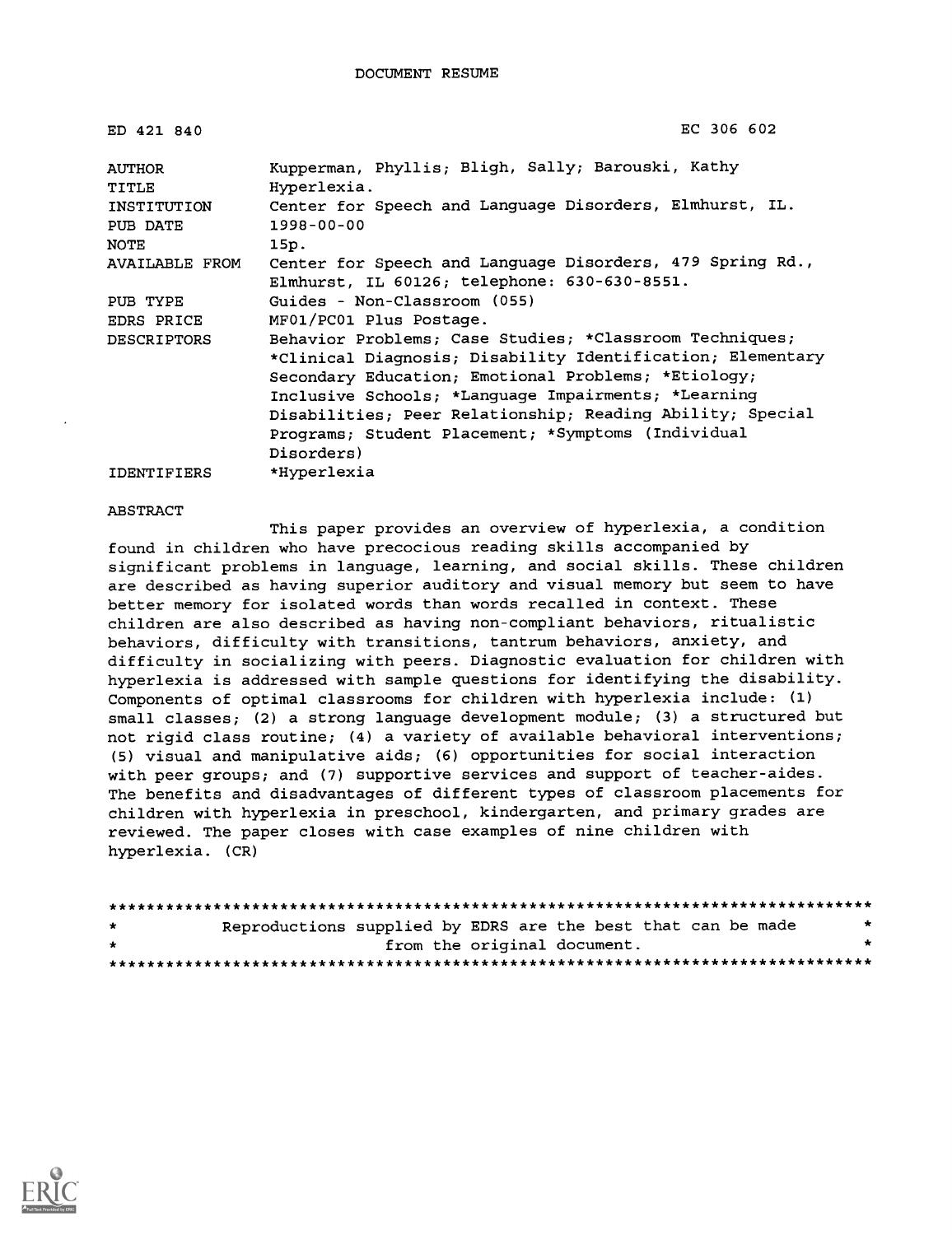## Hyperlexia

Phyllis Kupperman Sally Bligh Nally Rarouski

Center for Speech and Language Disorders 479 Spring Rd.. Elnthurst. II. 60126 (630)530-8551 <sup>1</sup>

PERMISSION TO REPRODUCE AND DISSEMINATE THIS MATERIAL HAS BEEN GRANTED BY

P. KUPPGRALAR

TO THE EDUCATIONAL RESOURCES INFORMATION CENTER (ERIC)

U.S. DEPARTMENT OF EDUCATION Office of Educational Research and Impr EDUCA DONAL RESOURCES INFORMATION<br>CENTER (ERIC) This document has been reproduced as<br>received from the person or organization originating it.

0 Minor changes have been made to improve reproduction guahty

Points of view or opinions stated in this doCu . ment do not necessarily represent official OERI position or policy

### Chapter I: What is Hyperlexia?

An unusual group of language disordered children with precocious reading abilities is beginning to be Identified by speech and language pathologists, psychologists, and special educators. They are being called hyperlexic. Based on our therapy experiences, we will describe the hyperlexic child, suggest diagnostic methods useful in identifying hyperlexia and describe effectual teaching techniques.

We have seen a group of children with a constellation of symptoms which included precocious reading skills, accompanied by significant problems in language, learning and social skills. We have been struck with the complexity of the problem and the questions it has raised. Hyperlexic children have come to our Center with various diagnoses: autism, behavior disorder, language disorder, gifted. the precocious reading ability was often seen as rote learning, a splinter skill or a savant idiosyncrasy. Or, because comprehension lagged behind, it was frequently disregarded as unimportant. As we began to work with these children, their peculiar language learning style and behavioral concomitant fell into a pattern. Other professionals had encountered children like those but had few answers to our questions.

There is a small body of literature on the topic dating from 1967, but these articles do not necessarily concur on a definition, symptomatology or etiology (see bibliography). Previous investigators have used the term hyperlexia to describe a syndrome which included children-who learned to read before the age of 5 with little or no formal training, but who have language disorders and display difficulty in social relationships, Cohen et al (1987) proposed that the primary and essential cognitive deficit in these children is a disorder in speech and language involving a severe deficit in their ability to comprehend language whether it is spoken or written, as opposed to a dyslexia syndrome involving only recognition and/or comprehension of written language. Similarities to development aphasia have been drawn. Richrnan and Kitchell (1982) describe these children as having superior auditory and visual memory, but they seem to have better memory for isolated words than when words are to be recalled in context. These children have difficulty with categorization and association, and they do not take advantage of syntactic or semantic cues. They seem to be able to receive and store isolated bits of information in a rather rote way, but have difficulty organizing and using the information meaningfully.

In our caseload at the Center for Speech and Language Disorders in Elmhurst. Ill, a suburb of Chicago, we see many children with both language disorders and social interpersonal concerns. From this group we selected those children with a precocious ability to read words. We described the children according to four parameters:

### Four Parameters:

- 1. Precocious reading ability
- 2. Peculiar language learning disorders
- 3. Problems in social interpersonal development
- 4. Developmental histories

### Precocious reading ability:

In the area of reading the most important symptom is the precocious ability to decode printed words. This skill was not taught to them by parents. Usually between 18 months and 24 months parents are amazed by the chili's ability to name letters and numbers. By three years they see printed words and read

20930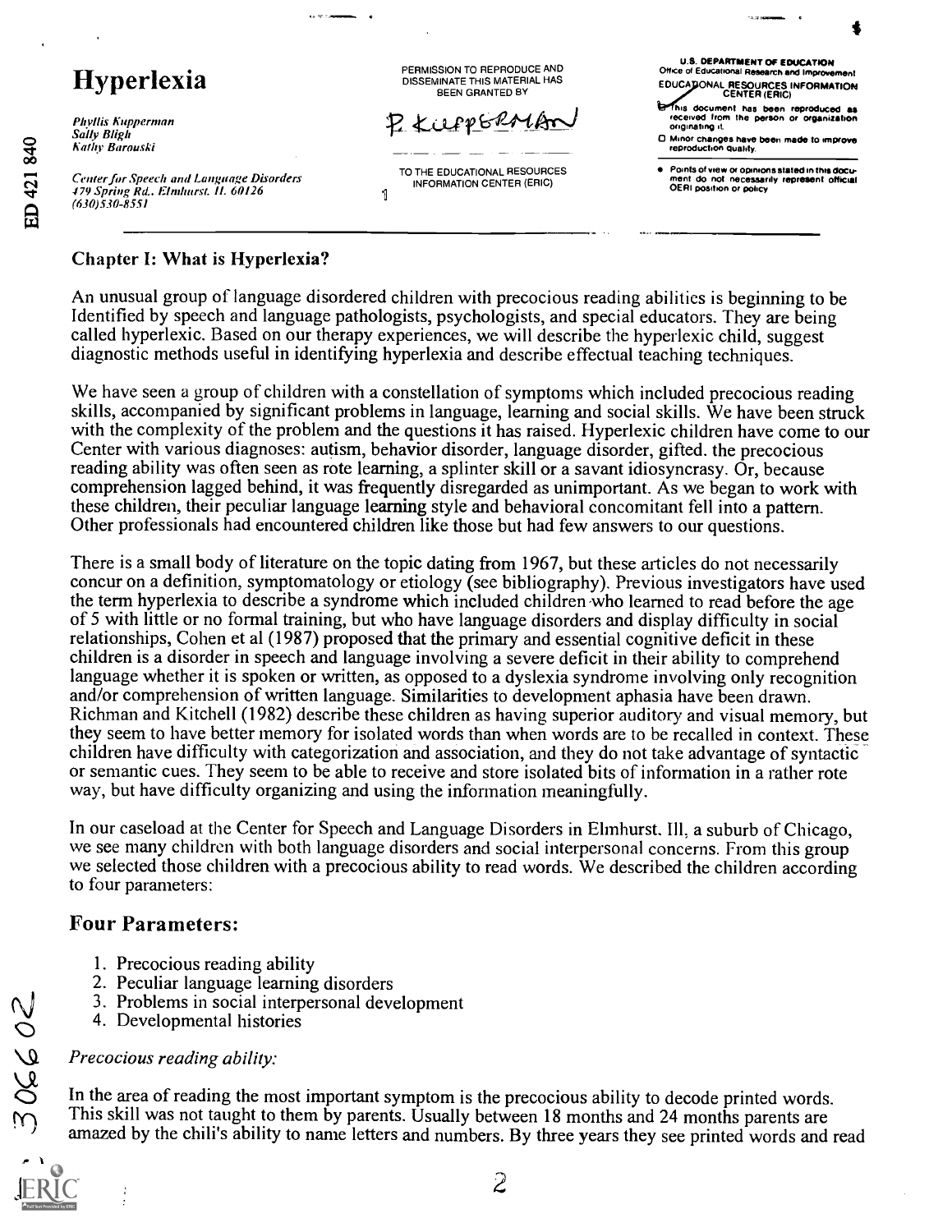them, sometimes before they have really learned to talk. They are fascinated by the printed word.

### Peculiar language learning disorders:

 $\ddot{\phantom{a}}$ 

Another important symptom is the peculiar language learning disorder evidenced by these children. Of those children who talk (there are also nonverbal hyperlexics) , nearly all have shown a peculiar pattern:

- 1. Early speech and language attempts were echolalic (both immediate and delayed)
- 2. Good auditory memory for rotely learned songs, the alphabet and numbers, as well as good visual memory
- 3. Comprehension of single words (mainly nouns) is better than comprehension of sentences
- 4. Learning of language in chunks and transferring whole phrases into appropriate places (Gestalt processing)
- 5. Marked abnormalities in form or content of speech including stereotyped and repetitive speech pronominal reversals: idiosyncratic use of words or phrases.
- 6. Marked impairment in the ability to initiate or sustain a conversation, despite adequate speech.

### Problems in social interpersonal development:

Another constellation of symptoms, some of which may be related to deficits in language comprehension, also are frequent in this group or children. These are associated with social relatedness, pragmatic and behavioral Issues. Almost all the children we have seen have shown these behaviors at one time or another.

- 1. Non-compliant behaviors
- 2. Ritualistic behaviors
- 3. Seif-stimulatory behaviors
- 4. Extreme need for sameness
- 5. Difficulty with transitions
- 6. Tantrum behaviors
- 7. General anxiety and specific unusual fears
- 8. Difficulty in groups
- 9. Difficulty in socializing with peers
- 10. Sensitivity to loud machine noises
- 11. Impaired ability to make peer friendships

It is interesting to note that as language comprehension and exprcssion get better, these behavioral symptoms subside. Indeed, some hyperlexic children who come in with behavioral patterns that look quite autistic when they are 2 to 3 years old tend to lose that autistic flavor when their language skills improve. As we develop strategies to help their caregivers make them understand what is wanted or expected, these children become less anxious, more compliant and mere related.

### Developmental Histories

In the histories of the children described in our group we identified six items which were most commonly present in the children. This group displayed the following common characteristics:

- 1. All were males
- 2. Many had normal development until age 18 months to 2 years and then regressed
- 3. All developed speech but with abnormal prosody
- 4. Most had no neurological signs (or only slight signs)
- 5. All had behavioral, social abnormalities and some self-stimulation
- 6. All had deficits in language comprehension
- 7. All read words before the age of 5 and were fascinated by the printed word.

All our subjects in our data are boys. As was noted in other studies, there is a preponderance of males. (Healy and Aram (1986) in their article Hyperlexia and Dyslexia: A Family Study, suggest a possible

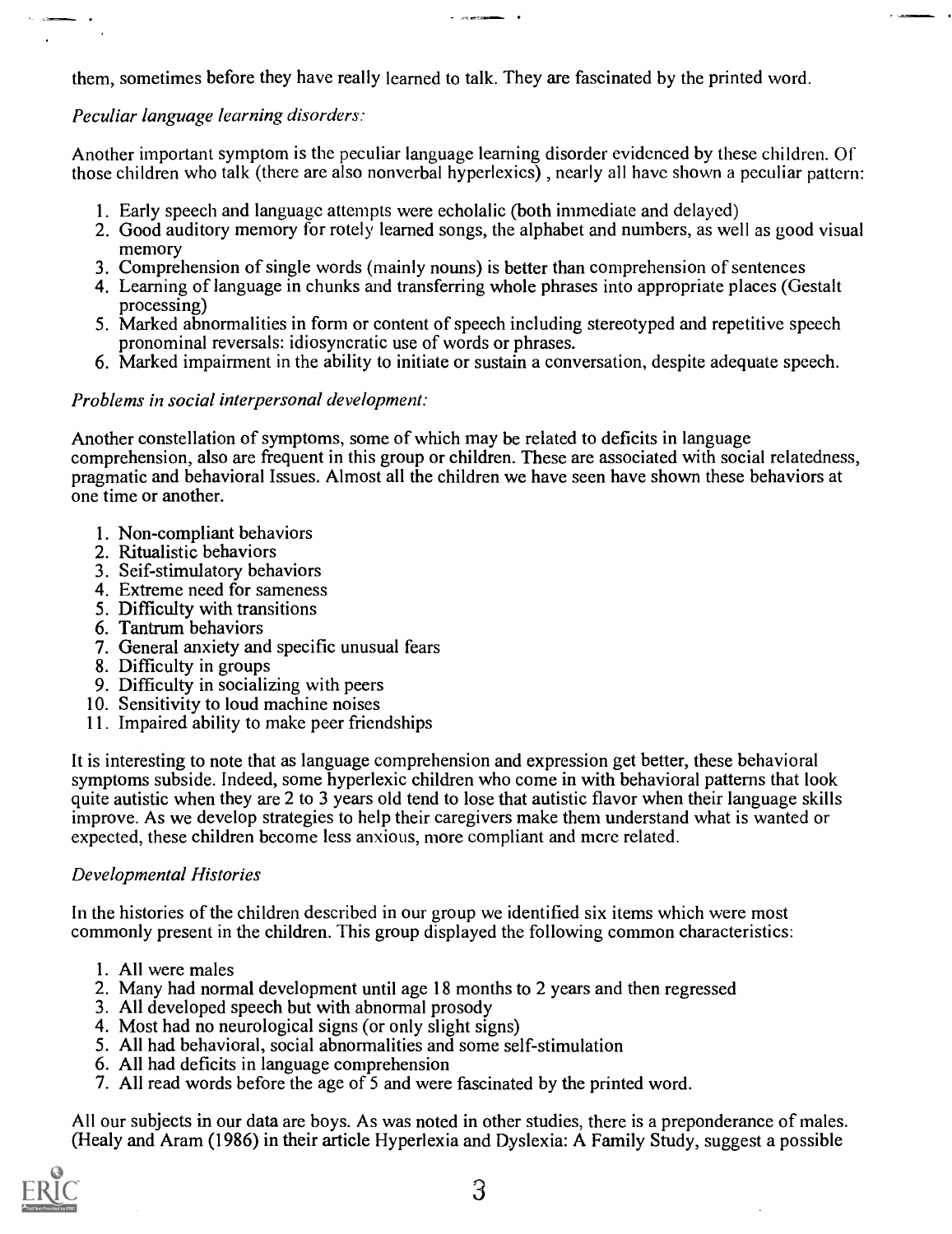genetic link.) We have recently been made aware of several girls who have hyperlexic characteristics. Our second group of children developed little or no speech. Neurological signs were present in these children.

### Discussion:

In all the hyperlexic children, there seems to be a visual recognition of "wordness" that may be unrelated to the recognition of the verbal signal. One child would not even attempt to read nonsense syllables since he did not recognize them as words. Another thought it was the funniest thing when he saw "train" was spelled as "trane". Elliot and Needleman (1976) suggest the existence of an innate written language capacity: the ability to recognize a written word as a linguistic symbol as separate from the auditory spoken word.

It is questioned whether all hyperlexic children are 'automatic decoders'. Some hyperlexic children can read anything placed before them, even though they may never have heard or seen those words before, nor do they understand them. They rarely mispronounce even the most difficult words. We also have seen a continuum of abilities, especially before the age of 5. Some children begin as sight readers of familiar words, some are logo readers. Most progress to the point of being able to decode anything. It would be enlightening to understand the process by which a child attains his decoding ability.

#### Chapter II: Diagnostic Evaluation for Hyperlexic Clilidren: The Speech and Language Evaluation

How do we identify hyperlexic children? The speech and language pathologist encounters these children at different ages and with a wide range of symptomatology. Some are non-verbal and very young, others may be highly verbal. It is important to be able to differentiate these children from others whose language disorders may be related to a hearing loss, mental retardation, emotional disturbance, or autism, The more accurately we can define the nature or the disorder, the more accurately we can design effective teaching strategies. the discussion of the diagnostic evaluation will relate to verbal hyperlexic children, similar to those described in Table I, this discussion will be divided into the traditional categories of History, Observation, Examination, Testing, and finally Diagnostic Impressions and Prognosis.

### Five Categories:

- I. History
- 2. Observation
- 3. Examination and Testing
- 4. Diagnostic Impressions
- 5. Prognosis

#### History

Most diagnostic evaluations start with an in-depth history taking using the parents as informants. There are some questions which you might ask that will help you differentiate the hyperlexic child from other language disordered children.

Your first hint is in the identifying information. The client you are about to see is probably a boy. There are, however, a few girls who have been identified as being hyperlexic.

When beginning the history, first ask the parent to describe why they have come for the evaluation and where else they have been. Have them tell the story of their child and of their concerns. For a hyperlexic child two areas of concern emerge. First is the concern about lack of speech development or the unusual development of speech, Second, the parents have signiticant concerns about their child's behavior. The two primary diagnostic signs of hyperlexia have already emerged, disordered speech and language skills and behavioral concerns. The next question's are:

What does he do that is smart?

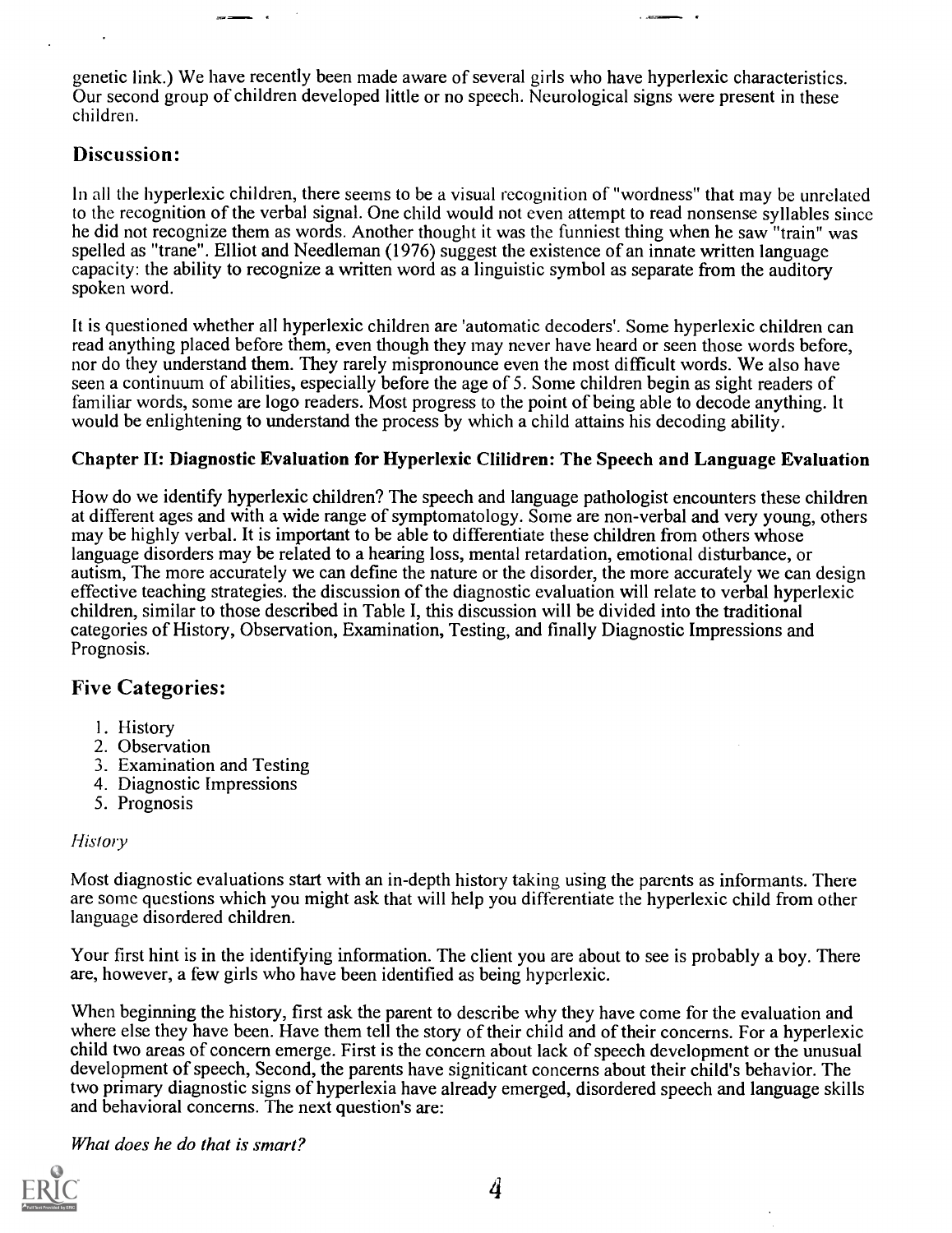#### Where are his strengths?

Usually two things are mentioned. One is that he seems to learn in a different way from other children but he learns quickly. He learns by watching what is done. The second is that his motor coordination is usually superior. He can run fast and climb almost anything.

If the parents have already hinted that he may be a good visual learner, also ask:

Does he show an unusual interest in numbers and letters?

Is he reading words and sentences?

### A. Early Development

Every good history involves gathering information about the early development of the child. Usually the history of a type I hyperlexic child contains no remarkable or significant medical aspects. There is no evidence of mental retardation, the developmental mctor milestones are achieved at a normal age. There are no significant head injuries or traumas or illnesses. The usual complications of childhood do occur. There are sometimes ear infections and other mild factors but nothing that would explain the language disorder.

### B. Speech and Language Development

A very important part of the diagnosis of hyperlexia is in obtaining information from the parents about the child's communicative behavior. You need to ask parents the right questions in order to obtain this information because traditional developmental questions do not reveal the unique progression that these children follow. The parents usually report that the first words emerged at about 12 mos. of age and that they were the names of favorite Items such as train, car, juice. Words such as Mommy and Daddy, if they are learned, come much later.

They report an intense fascination for numbers and letters and many of their first words are these. Counting and reciting of the alphabet come in early and make the parents feel that their child may indeed be precocious in his early language learning skills. A strong auditory memory is shown in their early memorization of melodies and songs.

An unusual characteristic happens in about half of these children. At 18 mos. of age, they regress. The child may become aloof, non-communicative, and more autistic-like. After about 24 mos. he again begins to improve. We have asked every pediatric neurologist we encounter about this regression between 18 and 24 mos. , but no one has an explanation tor it yet. The other half of the children do not regress. They show a slower than normal development in language skills which follows a peculiar course. This course progresses into echolalia where the child Is memorizing chunks of the language, and idiosyncratic use of words emerges.

Ask the parents:

Are words used differently than you might use them?

Does he use them in a peculiar way?

Does he seem to memorize phrases and play them into situations in which they might not be entirely appropriate?

Also ask:

Does the child's voice seem rather high-piltched and sing song-y?

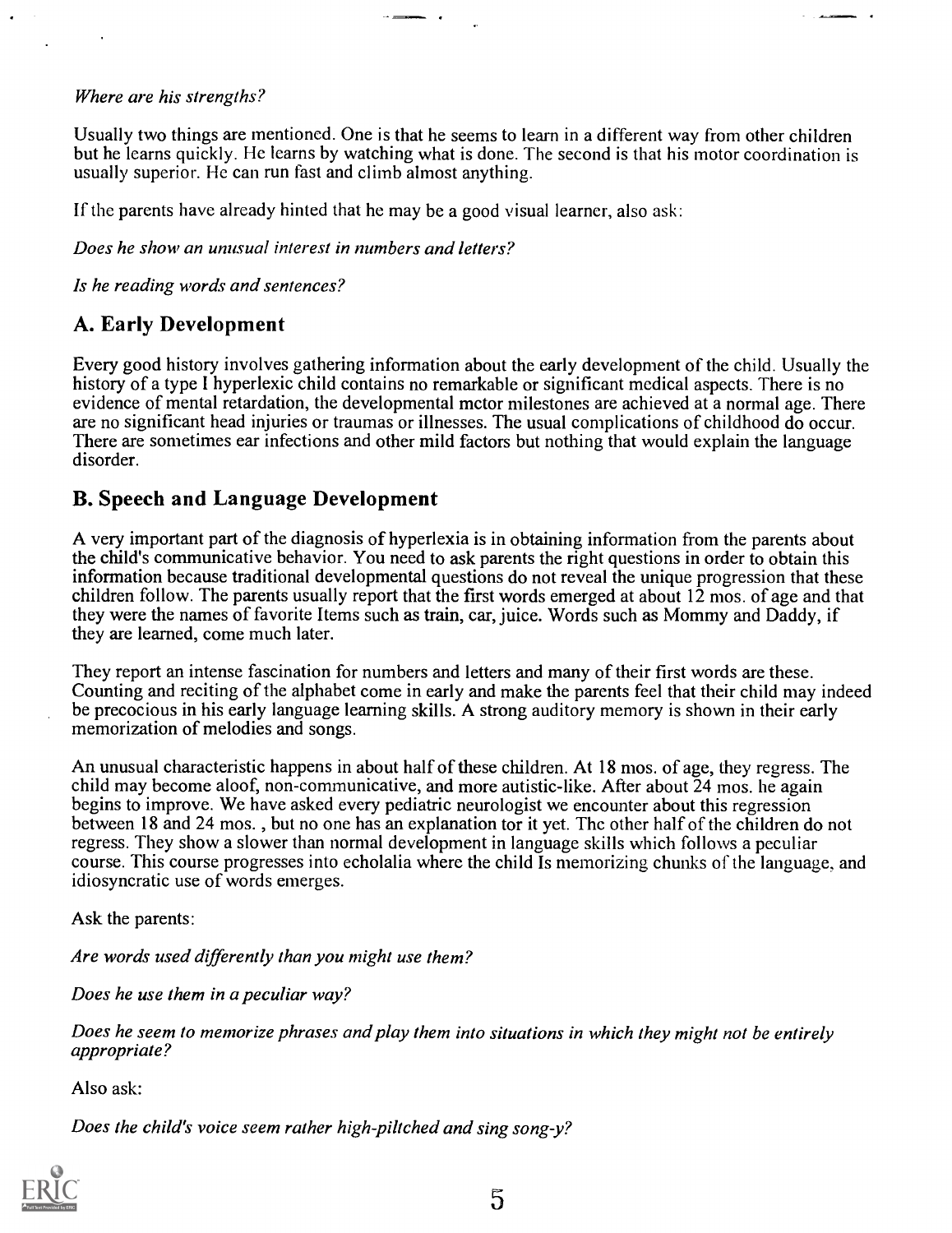Does the Child confuse Pronouns YOU and I?

Does the child have difficulty answering questinos that begin with wh- letters such as "where", "who" and "why", even though the parents think he might know the information?

 $\ddot{\phantom{0}}$ 

### C. Visual Learning

 $\overline{\phantom{a}}$ 

The second area of in-depth history needs to be taken in the area of visual learning, which includes reading.

If he's not yet reading, ask: "does he show an intense preoccupation with numbers and letters?"

Also ask: "What can the child spell?"

Often this simple question is the most immediate clue to hyperlexia. One 2 -year old child came in and spelled "Ponderosa Steak House" with magnetic letters.

Because these children are visual learners, another important question is: "What kind of toys does the child play with?"

Hyperlexic children enjoy visual mechanical toys, and trains are often their favorite. It's not a surprising that "train" is one of the first words they will use.

Another clue is what the child chooses to watch on television: "Is his favorite show on television 'Wheel-of-Fortune'?"

It is the Ideal show for a hyperlexic child. It has a large spinning wheel, numbers, letters and words. It also has a very predictable format.

### D. Behavioral/Social

The fourth area that must be thoroughly investigated in the history is the area of behavior and social relationships. Some of the most peculiar and distinctive characteristics can be identified with the following questions:

"Does the child have an unusual sensitivity to some loud noises?"

These children seem to be particularly sensitive to loud machine noise. They either hate or have a fascination with the family vacuum cleaner. "if there are changes in the arrangement of his carefully organized blocks or favorite train, does he show a need to keep things the same?"

"Does the child know the way to a favorite relative's house? If you take a wrong turn will he protest?"

This is one of the ways these children show their good visual memory.

"Does the child tantrum? What calms him down?"

Hyperlexic children are rarely calmed by verbal reassurance. Usually distraction, music or returning to their routine helps calm them down.

"Does the child have friends?"

Hyperlexic children usually do not. they allow some children to play next to them, but they rarely initiate relationships or conversation.

"Does the child show some unusual fears about situations?"

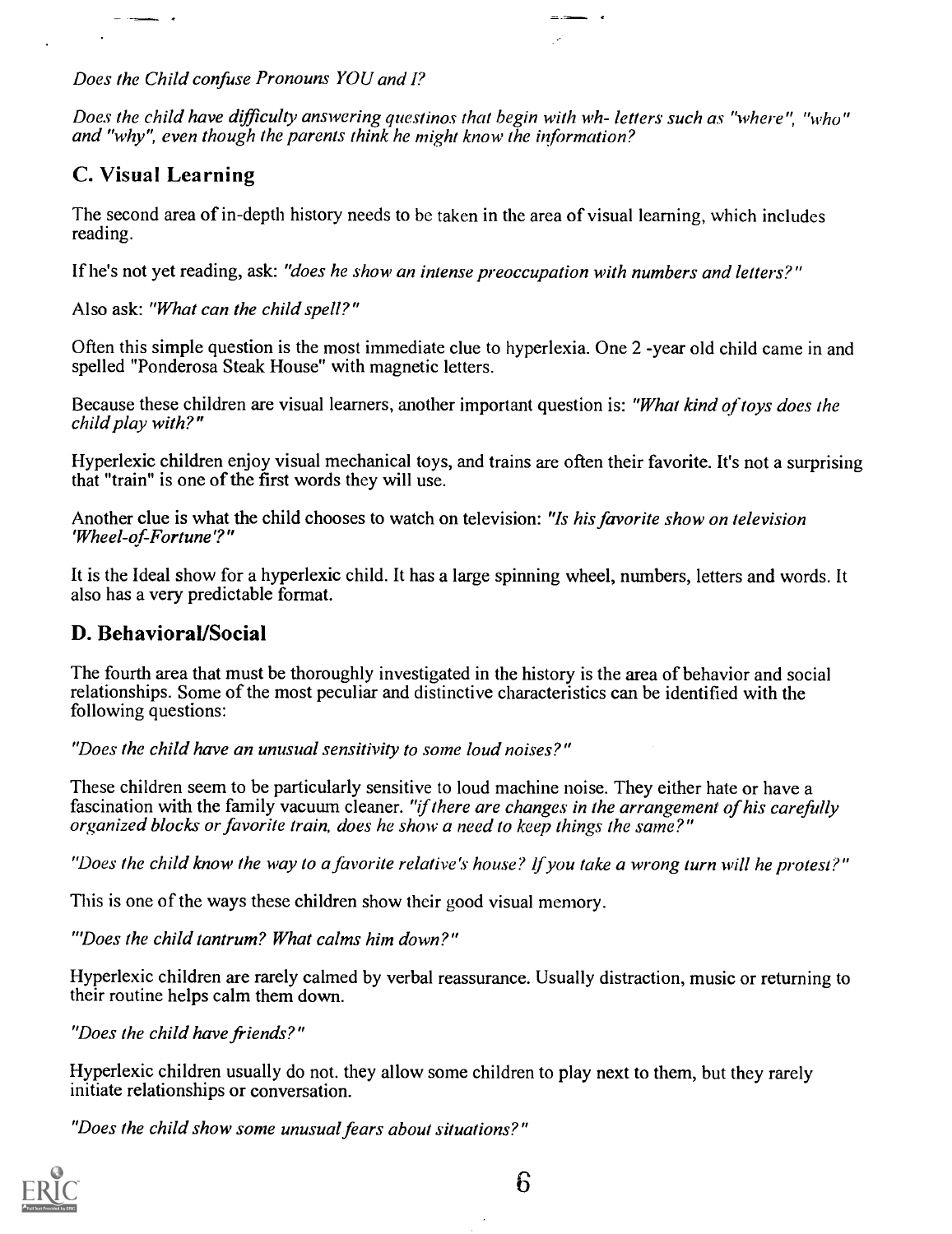#### "Does the child appear very strong willed?"

Be sure to ask about the child's listening behavior.

"Does he sometimes appear as if he doesn't hear and at other times can he hear very soft sounds (Such as the cookie jar opening in the other room.)?" This selective listening profile is also a characteristic of these children.

### E. Summary

The hyperlexic child's history has several unusual points. The developmental motor history is within normal limits and without significant medical complications, the communicative development is unusual. It may involve a regression of speaking between 18 and 24 months. It always Involves learning language through echolalia and having the names of letters and numbers be some of the child's first words. Peculiar characteristics of grammatical development are also typical, including pronominal reversals and idiosyncratic use of words and confusing prepositions. Social and behavioral characteristics are also distinctive.

#### **Observation**

The direct examination of the child usually begins with an observation period. While you've been talking with the parents and the child is in the room, you will probably notice that he is very cute and does not show dysmorphic features. He appears to be visually alert. You notice while he is playing with toys that he likes the mechanical ones. Cars, trains and gadgets. He may select number and letter puzzles to do. He may like writing on the blackboard and he may even show interest in reading Logo words such as Fisher Price, which may be on some of your toys. It may also be evident, especially if he is young, that he has a short attention span. He may be very strong willed, and if he does not get his way he will throw a temper tantrum. As you begin playing and relating to him you need to be aware of several guidelines to follow:

- 1. This child may have difficulty following any verbal instructions. Use visual prompts, point, and show him what to do.
- 2. If he is very strong willed and capable of significant temper tantrums, go along with some of his suggestions and interests rather than immediately imposing the strict testing environment on him.
- 3. It is wise to do the visual items of testing first, This is where he will excel and therefore become comfortable in the testing situation-before you impose more difficult language items.

#### Examination and Testing

By the time you have finished the history and the Initial observation of the child, you may already have a pretty good idea as to the child's strengths and weaknesses. But you need more information to accurately determine the level of functioning in three areas:

- 1. Reading skill
- 2. His ability to learn visually
- 3. Language -- both receptive and expressive aspects
- I. Reading

Try to assess the reading skill. If he is reading words, he obviously enjoys this activity and will relax when you present it. Write a few words and see if he can read them. If he reads them easily, make the words much harder. If the child shows the ability to read many words and sentences and paragraphs, then a complete reading evaluation should be done by an educational staff member. The important diagnostic question to be answered is what kind of comprehension does he have of words, sentences, and then paragraphs. When trying to determine some of this informally, remember not to ask wh questions about what he has read. Instead ask him to relate the story or information, or fill in the last word or phrase or your sentence.

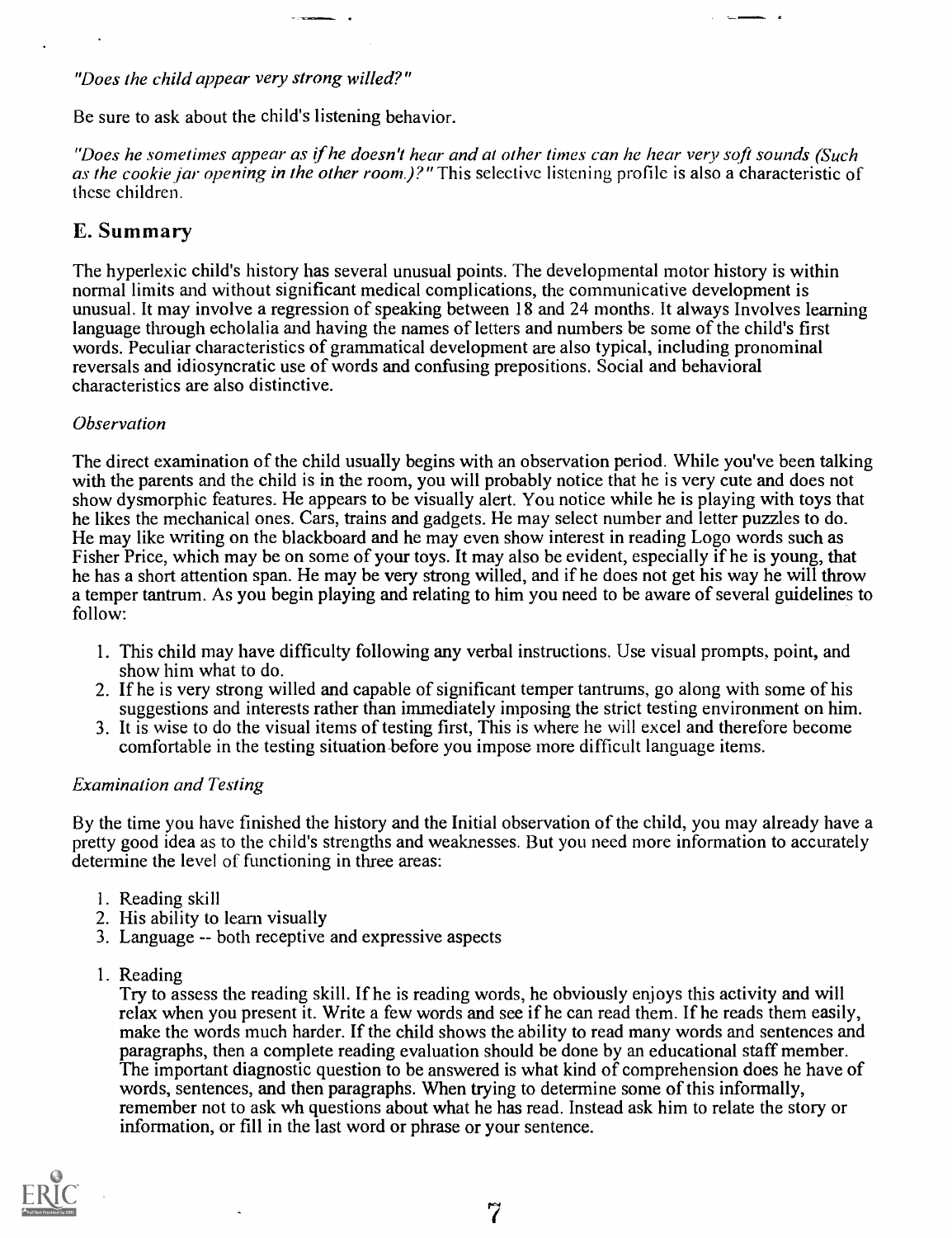Visual Assessment

To assess visual learning, a complete psychological evaluation is best. However, the speech pathologist can get some idea of the child's level of functioning. If the child is superior in visual perceptual skills, he may enjoy doing puzzles and can do those better than one would expect for a child his age. Also it is interesting to watch them play with Fisher Price Little People and playhouses, Hyperlexic children generally show a good fine motor ability in manipulating these objects and play with them appropriately. If the child is older, standardized testing can be used. We have found the Visual Decoding and Visual Association Sub-Tests of the Illinois Test of Psycholinguistic Abilities particularly helpful.

Language -- both receptive and expressive aspects Now that you understand that the child needs visual prompts and instructions, at this point he might let you do some testing of his language skills. During previous testing You may have already slipped in some language based questions. You might have given a few strictly verbal instructions and paused briefly before visually showing him what to do. You should also have carefully observed his oral language skills. Did he say the printed words? Did he say the words he wrote? Did he name the play objects? Did he repeat names after you, echoing your model?

For the school age child who has expressive language skills, you have already noticed sentence length and grammatical structure, use of pronouns and any idiosyncratic use or words.

There are many standardized language tests that you can choose from. It is important to evaluate the child's ability to understand and use single words, sentences and paragraphs.

When testing the young child, the Zimmerman Pre-School Language Scale is a useful instrument since it evaluates both receptive and expressive language skills and includes both rote and analytic items. Usually on this test you will find that the receptive and expressive language skills are approximately commensurate but that his rote skills are far superior to the analytic ones.

Other useful tests for children who are 5 years old or older are the Auditory Tests of the Illinois Test of Psycholinguistic Abilities. This test has the advantage of comparing subtests dealing only with auditory skills with those of visual skills. An important diagnostic indication of hyperlexia is that the child functions much better in visual pathways than in auditory ones.

The Peabody Picture Vocabulary Test Revised is an old test that we all use probably much too often. It is useful in evaluating the child's ability to understand single words which are primarily nouns. the Receptive One Word Picture test includes a wider variety of types of words and might be a better indicator of general one word comprehension. The Carrow Test Of Auditory Comprehension of Language is good at assessing the child who can take standardized language tests, but the Carrow Elicited Language Inventory requires that the child echo or repeat the sentences. On this test you would expect the hyperlexic child (who echoes language well) to respond better than he would if he were asked to create these sentences himself. In this way he is different from the average child.

LinguiSystems has some good tests for evaluating language comprehension and associative uses of language for school age children. the Word Test and the Analysis of Language Leaning are both useful tests that evaluate comprehension and usage of sentences as well as single words.

The Language Processing Test includes varying aspects of language such as categorization, similarities, and multiple meaning of words. this test is useful since it relates directly to the lessons described in the Language Processing Remediation book, also published by LinguiSystems. for older children, the Test Of Problem Solving illustrates the difficulties these children may have in answering various types of questions and dealing with inference and abstraction.

### Summary

The examination should determine if there is a significant discrepancy in certain areas of performance. In the hyperlexic child, good visual memory and good visual association skills are expected along with a good auditory memory, but auditory processing and expressive language will probably be significantly

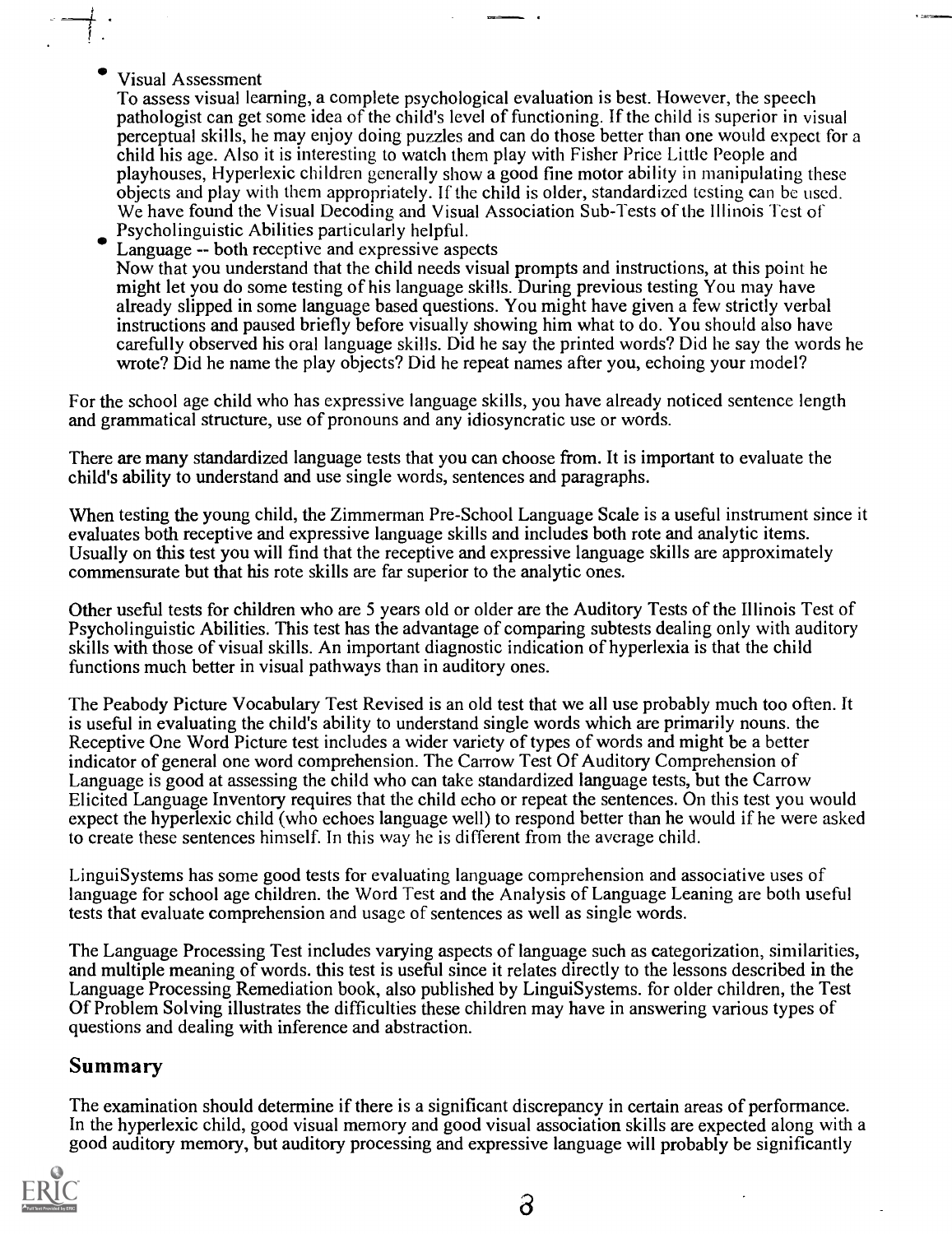lower.

#### Diagnostic Impressions

 $\mathbf{v}_i$  cannot

When the history and examination information is compiled, the hyperlexic child presents the following characteristics:

- I. A precocious ability to read words, far above what one would expect form his chronological age.
- 2. There is a significant difficulty in understanding language as shown on the standardized tests.
- 3. Expressive language is learned in a peculiar way. The child echoes and then seems to memorize the outer structure of language without understanding the inner structure completely. This shows up in his idiosyncratic use of words. He has trouble answering who questions such as where, who and why. He exhibits Pronominal reversals and the inappropriate use of pronouns, and misunderstands prepositions.
- 4. Behavioral concerns: Sometimes there is a regression between l 8 and 24 months in the area of language and social development. The child is usually described as a loner. He rarely initiates conversation, appears to be rigid in many of his behaviors, and likes to keep the routines in his life the same. All are strong willed and some show significant temper tantrums.

Many of the characteristics are similar to those learning profiles shown by autistic children, especially high functioning autistic children. The groups may be similar in etiology, whatever that may be. Perhaps hyperlexia could develop into a savant skill if other areas of development were not encouraged. But in terms of developing treatments, strategies and predicting outcome, it is important to identify the hyperlexic child. His needs, although similar in some ways to a high-functioning autistic child, are significantly different and the expected outcomes are much more positive.

There is another group of children who exhibit high visual, skills but who do not read spontaneously and who also show significant language disorders. They can not be considered hyperlexic because they lack the superior reading skills, However, there is an overlapping of symptornatology particularly when you look at the pattern of language development. These children also rely on visual input and they may be able to learn to read quite easily. Often the therapeutic intervention for these children is similar to that of the hyperlexic child.

It should be noted that the diagnosis of hyperlexia does not apply to children who are precocious in reading but who do not exhibit a significant language disorder.

#### Prognosis

One of the most striking things we have noticed in our experience with these children is that when we first see them at the age of 2 or 2 1/2. they look bad. They are not able to understand language. They may use a few words but often they are echolalic. Their behavior looks autistic. However, we have found that these children emerge out of that autism. Although they may retain some aloofness or antisocial and oppositional behaviors,

Their need to maintain their aloneness and their need to engage in self-stimulating behaviors decreases dramatically as their language comprehension and expressive language improves. By the time they reach first or second grade they certainly would not be described as autistic children, although they may remain somewhat aloof from other children. They can be taught social skills and they do enjoy using them with their newfound friends. Because the eventual success of these children depends on the development of their comprehension and use of language skills, intensive speech and language therapy and special education teaching can help achieve these objectives. It is also important they be taught appropriate social skills and grouping them with children who use appropriate skills is a critical part of the planning.

### CHAPTER III IMPLICATIONS FOR SCHOOL PROGRAMMING

#### Placement

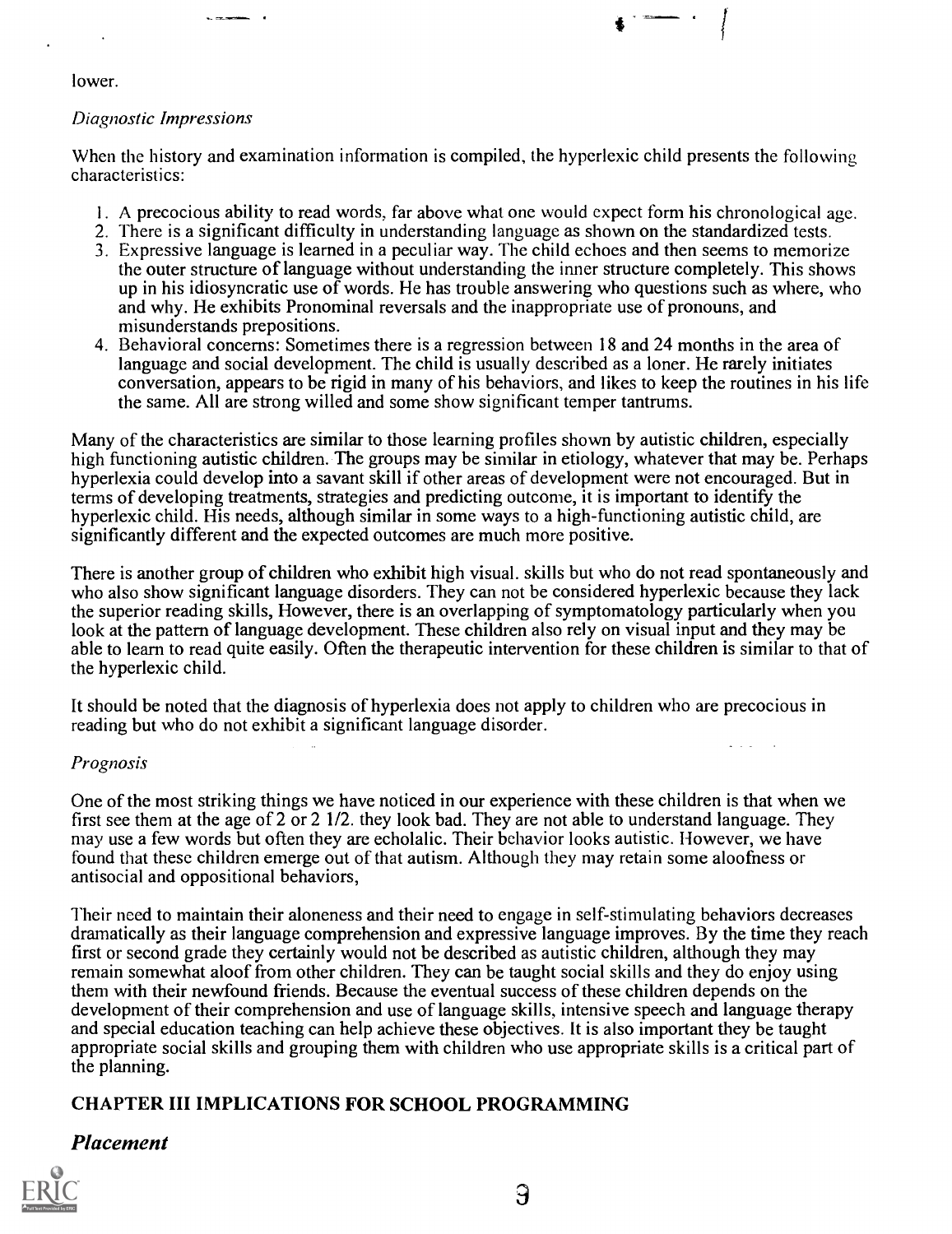### A. Problems:

As hyperlexic children enter school programs, the first issue is one of placement. While the hyperlexic child may decode, write and spell at a much higher level than his peers, his comprehension and socialization problems may preclude him from regular education programs. Many special education programs are geared to handle children with more uniform developmental disabilities. Because the language learning style of hyperlexic children is the reverse of normal development and their expression may be higher than their comprehension at some stages, even experienced teachers and therapists may be at a loss as to how to handle them. This discussion will pertain primarily to the largest group of verbal hyperlexic children.

### B. Overall Educational goals are to:

- 1. Facilitate accommodation to school structure and group learning
- 2. Develop language comprehension and expression
- 3. Develop alternative learning strategies
- 4. Develop behavioral issues
- 5. Develop social interaction with peers

### C. Criteria for Classrooms:

Keeping in mind that all classrooms will need to make accommodations in curriculum and programming for the hyperlexic child, the following are some criteria which we have found important in looking for a program:

- 1. The classes should be small (but not too small).
	- o (6-10) Preschool
	- o (10-15) Kindergarten or Developmental
	- $\circ$  (18-25) Elementary years (if in regular class)
	- O These children need a peer group from whom they can learn but are often overwhelmed by to much input.
	- O The small class size is most important as the children first enter school programs. Some have been managed in regular classrooms from kindergarten on.
- 2. The program should contain a strong language development module.
	- $\circ$  Curriculum for the classroom should include language development both expressive and receptive, written and oral, as well as the development of the use of language which accommodates the learning style of these children.
- 3. The class routine should be structured but not rigid.
	- O These children do best when they can anticipate what is happening next.
	- o Because they get so set in routines they need help to accept schedule changes.
- 4. A variety of behavioral interventions should be available for use. These children may or may not buy into behavioral reward systems,. A too rigid behavior modification system may be frustrating,.
- 5. The classroom should take advantage of many visual and manipulative aids. (Many hyperlexic children do well in Montessori classes for this reason).
- 6. The program should be flexible enough to use reading and rote learned skills even if they are out of order developmentally.
- 7. The program should contain opportunities for social interaction with an appropriate peer group.
	- O The class make-up should be looked at
	- O Opportunities for mainstreaming in academics, art, music, gym, lunch and recess
- 8. Supportive services and the support of teacher-aides should be available
	- $\circ$  Sensori-integration O.T. is of particular importance
	- O Speech/language pathologists should be available for both consultative and direct work
	- O Learning disabilities specialist consultation and direct work may help with alternative ways to learn difficult concepts.

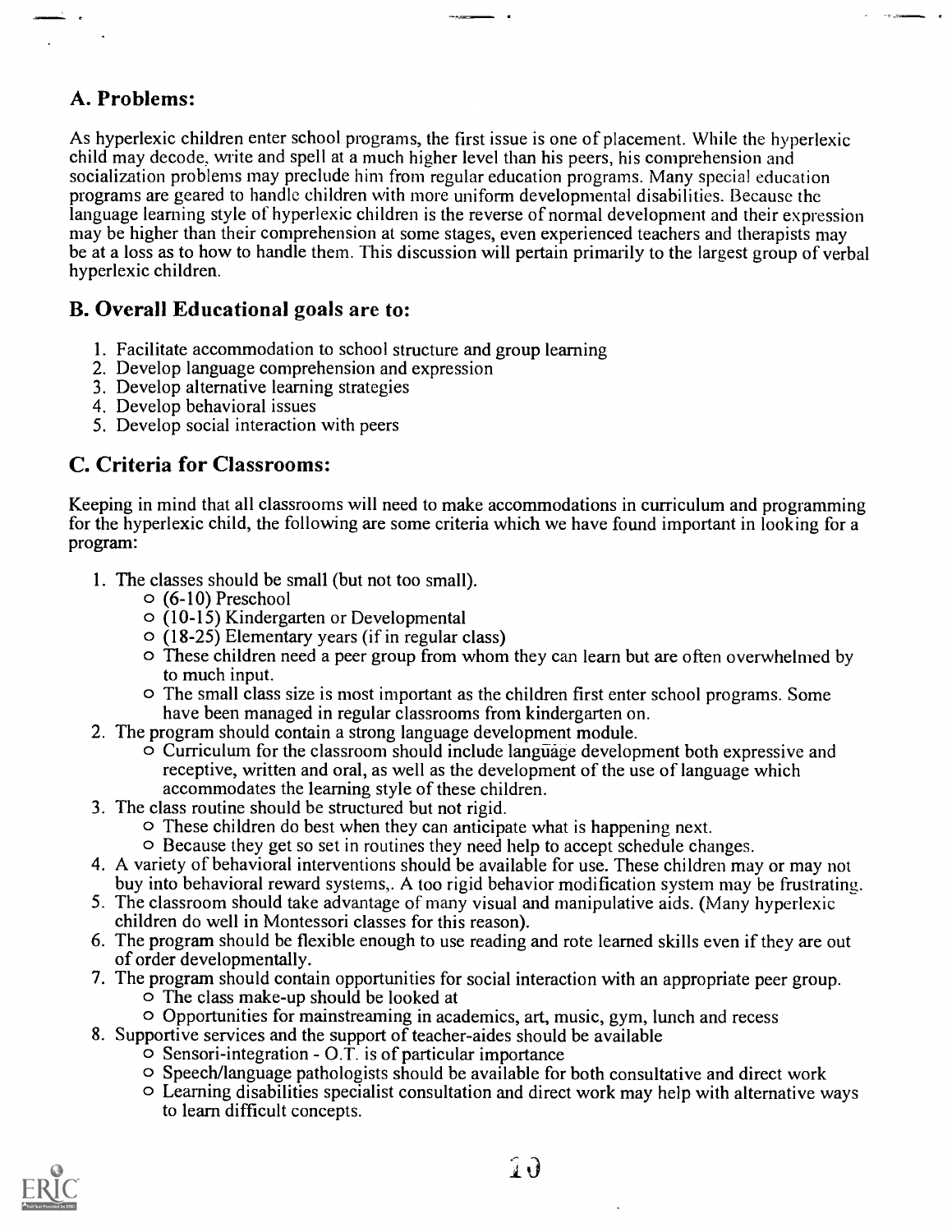### D. Types of Classrooms

Hyperlexic children have been placed in a variety of programs. in all placements, parents need to be involved to help staff understand the special needs of their child, demonstrate behavioral strategies, and help child adjust. All placements have advantages and disadvantages.

#### I. Preschool:

 $\circ$  *Non categorical Early Childhood placement:* This is generally an appropriate placement but is rarely geared to use the reading skill to develop language. Here the hard work of dealing with group, behavioral and language issues is done.

Ă,

- o Montessori: Some children do well In this type of program because the tasks are the types that hyperlexic children generally like. They like the routine, the manipulatives, the emphasis on reading, the various rote learned material, (names of complex shapes, lists of countries of the world or planets.) However, the opportunity for social interaction Isn't as great as children work individually. If there are major behavioral issues, they may not be able to be handled in this setting.
- o Regular Preschool: Many hyperlexic children may have trouble with a preschool emphasizing social play, listening to stories (rather than reading them), and group instruction. Class size may also be a problem. Yet, an accepting, nurturing preschool class, may afford socialization opportunities not available In other settings.

#### 2. Kindergarten Year

- $\circ$  Regular kindergarten: Some hyperlexic children have made a positive adjustment to regular kindergarten with supportive services and at times with the help of an aide. Adjustments such as giving written as well as verbal instructions, and giving individual as well as group directions need to be made. Class size is often a problem.
- $\circ$  *Developmental kindergarten:* The smaller class size and more individualized program is helpful for some children. However other children In the class may have difficulties In areas which are strengths for the hyperlexic child. e.g. working on letter recognition or shapes, and there may be too much emphasis on the development of pre-reading skills.
- o Continuation of Early Childhood Programs: An extra year of strong language intervention may be helpful. The peer group should be watched and reading based materials need to be introduced into this program to make it work.

#### 3. Primary Years

- $\circ$  Regular Education: This is quite possible for some hyperlexic children who have had early intervention on language and behavioral skills. The regular ed. teacher needs to be prepared for it as do the children in the class and the child himself. It is not problem free and support services (itinerant L.D., speech/language and/or 0.T.) may be necessary. Parent involvement in tutoring and trouble-shooting is also often necessary.
- O Communication Disorders Classroom: With its strong emphasis on language intervention as well as a strong academic orientation, C.D. classes are often quite appropriate for the hyperlexic child. Main-streaming into regular education is often possible and generally there is enough variety in the peer group to include some children with appropriate social skills.
- O Learning Disabilities Classes: Some hyperlexic children have done well in L.D. classes where the academic work is highly individualized. They are quite different from the typical L.D. child who has trouble reading, but language and socialization issues can be addressed here.
- o Behavior Disorders and Emotionally Handicapped Classes: Because of behavioral Issues, these classes are sometimes suggested, but they are generally inappropriate for the hyperlexic child. Their behavioral problems are integrally related to their language disorder, and once this is addressed, behavior improves.

Problems often encountered in school and suggestions for dealing with them.  $(P_i = Problem - S_i =$ Suggestion)

#### A. Initial integration into class-room routine.

P: New situations and transitions are difficult.

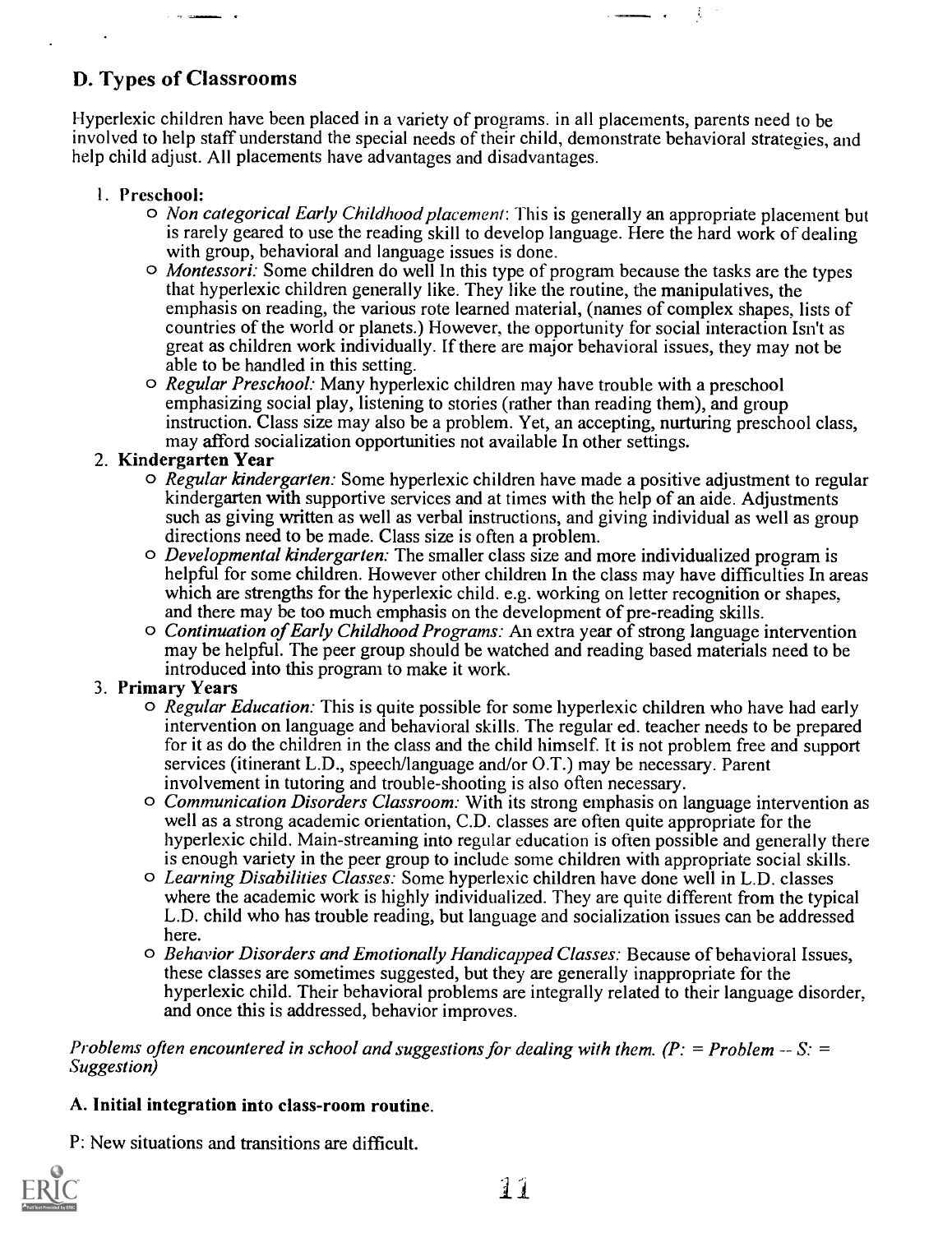S: Provide ample visual information: a. Calendar for the week; b Schedule for the day.

P: Because hyperlexic children have difficulty with auditory processing, explanations and verbal directions are not at first always understood.

S: Set up routine for starting the day. Don't worry about helping the child be flexible. That will come after the child understands what is expected. Let the routine be established to provide a framework for the child to comprehend, then gradually change it. Provide written directions.

### CASE ILLUSTRATION A

One child wanted the same school staff member to meet his bus each day. The teacher felt that he should get used to different people, and so it became a problem with the child agitated and upset at the beginning of each day. We suggested letting the routine be established for a few weeks, and then prepare the child in writing for who will meet him at the bus each day. (alternating with favorite person at first, then gradually fading that person)

### B. Group instruction

P: Hyperlexic children often do better on 1-1. Because they have reduced eye contact and poor pragmatic skills, they may not realize they are being addressed in a group. Or they may get part but not all of the instruction.

S: Place the hyperlexic child near the teacher and prompt physically and/or visually to listen.

S: Use short sentences for directives.

S: Draw the child into eye contact.

S: Follow up with written instructions.

## CASE ILLUSTRATION B

After a semester in regular first grade, the teacher asked the class to write a paragraph about their field trip. One hyperlexic child wrote a wonderful paragraph but it was about a movie he had seen. He had processed only part of the verbal assignment.

### C. Language Comprehension Problems

P: Hyperlexic children often appear to have very large vocabularies. They can use words in seemingly appropriate ways. They can make grammatical transformations but when probed, may not truly understand. This is a function of their having acquired language through echolalia or from the outside in, (Berlitz school method of learning language) and of their difficulty in comprehending abstract concepts, idioms, and words with multiple meanings.

S: Check for comprehension by asking child to restate or demonstrate. If he merely echoes or repeats, probe further. give concrete explanation, visual and written definitions and many examples.

### CASE ILLUSTRATION C

One child, liked to make his own books in his kindergarten class. They had a title page with copyright and a publisher "Andy Town Books." In one book, he drew a picture of every child in his class,

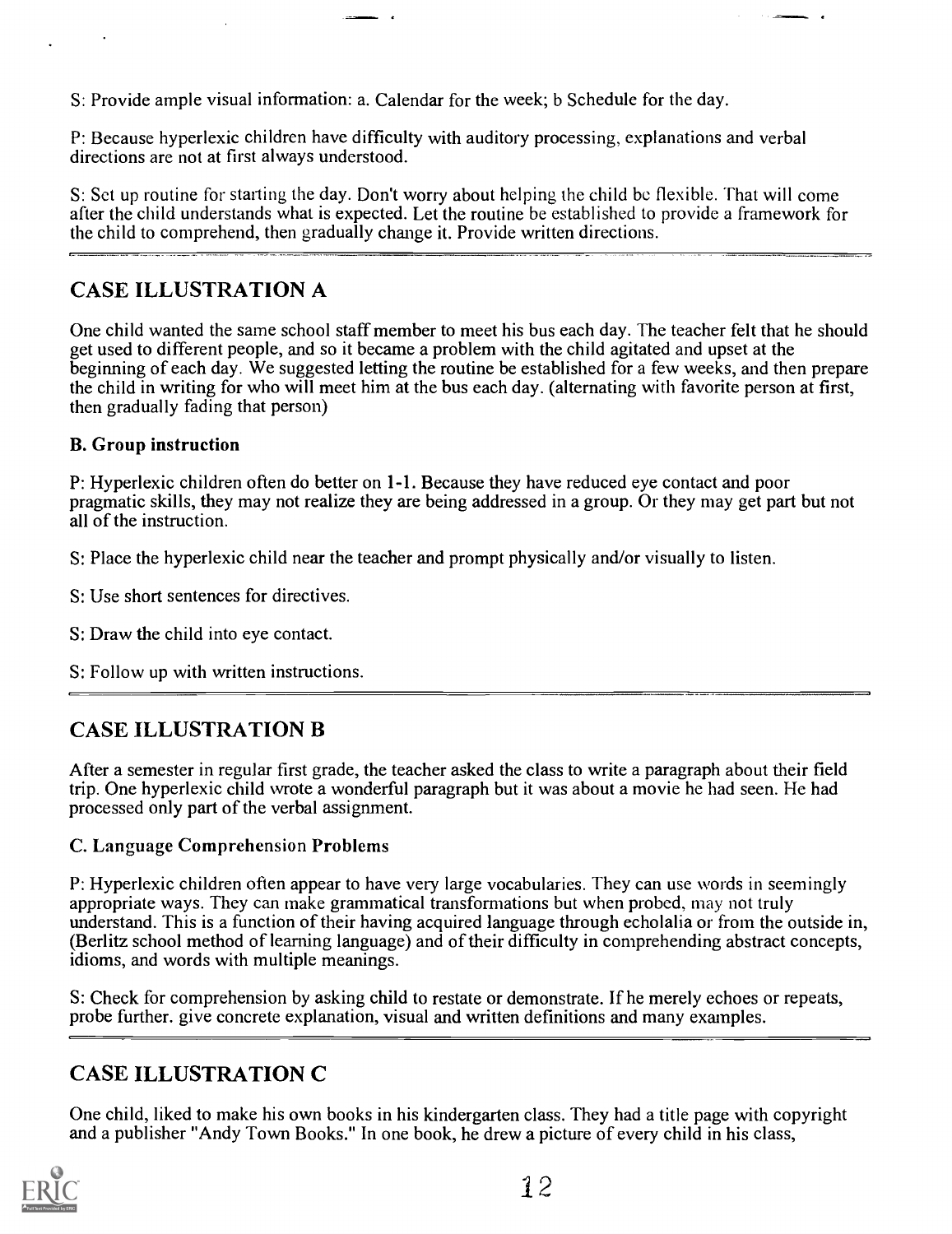measured them and assigned each a number. But when asked what it is to measure someone, he looked puzzled, then finally said "How much they weigh?". It was clear he had some idea but not quite the right one.

This child was also clearly worried when his mom said "keep your eye on the pizza".

P: Because of reduced comprehension and difficulty with wh questions, sometimes they may comprehend the concept but may not be able to answer the specific question.

S: Model question answering. Use clone sentences. Use written material to develop language comprehension.

One child, whose decoding ability was at the 3rd grade level, in first grade was kept in the lowest reading group because the teacher felt he didn't understand what he was reading. Part of the difficulty was the structure of the sentences in the early readers, which assume that the child will gain meaning and content from the pictures rather than the text. Another problem was in question-asking protocol.

#### D. Learning Problems:

P: Hyperlexic children have a learning style which is different from what we normally expect: rote learning comes first, then is applied rote.

S: Expect rote learning and make it OK.

### CASE ILLUSTRATION D

One child, was fascinated by all the names of shapes and geometric figures and would repeat them and make you draw them. Months later, when the kindergarten teacher had him look for squares, circles and triangles at home, he showed that he had integrated the rote learned material by identifying the dresser as a rectangular prism" and a ball as a "sphere'.

Another child had trouble getting the idea of adding. To him  $2 + 1$  was 21. In one session, he got the idea if we put dots next to the numbers.

#### E. Behavioral Issues:

P: Behavioral issues such as talking too loud, inappropriate handling of frustration or non-compliance with requests, and inappropriate attention getting behaviors are common.

S: Write specific rules and post them.

S: Set up Key word signals (settle down or that's enough).

S: Use positive reward system for specific behaviors. Negative reinforcement does not work. This also make the child feel that he is bad.

S: Try bribery with tangible rewards. They may be able to handle working for a reward by accumulating points, but it must be clearly understood.

S: Model for the child appropriate behavior.

### CASE ILLUSTRATION E

One child's teacher had a point system and those who accumulated a certain number of points got to participate in a Friday afternoon activity which the teacher called the 'Main Event'. After he had worked

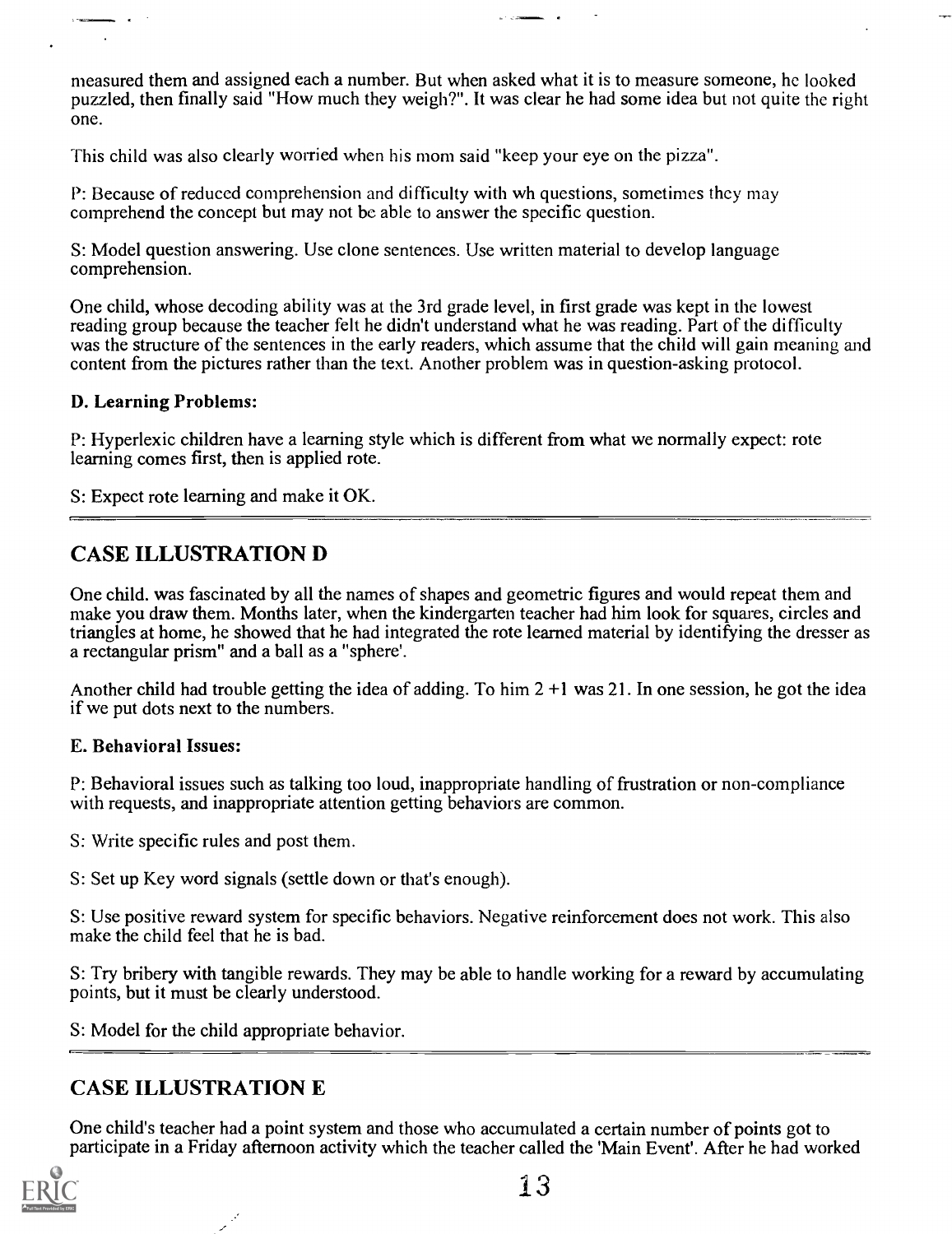hard to get points, the child came home in tears on Friday. Yes, he had gotten to have pizza but he didn't get 'Main Event'. It took a lot of explaining to help him understand.

### F. Social/Emotional Issues:

P: Unusual fears (phobic-like behavior).

S: Try to determine root of fear. Usually it is based on some misconception. Gradually, concretely, peel away layers and desensitize.

### CASE ILLUSTRATION F

One child became terrified of going to the grocery store, which he had loved before. With careful probing, it was found that he feared the bats that were hung during Batman promotions, Merely explaining that they were not 'real' didn't work. He had to have more concrete information. Care was taken to show him they were only paper and a step by step story was written.

This fear resurfaced when on Halloween there was a bat on the classroom wall. Again a story was written, this time with the child giving the explanation.

P: Class clown behavior often occurs as the child desires to be noticed by his classmates, yet still has difficulty with social skills.

S: give written guidelines for more appropriate behavior.

S: Move toward verbal humor rather than weird behavior.

## CASE ILLUSTRATION G

Two children realized they could make the children laugh by being weird or silly. They love Roger Rabbit and cartoons but have trouble separating certain behavior from real life. One even said 'laughter is powerful'. Another said 'kids like to laugh'. Both needed guidelines for when silliness is OK. Both needed to channel it into more verbal behavior, so we introduced riddles and knock-knock jokes.

P: Egocentricity

P: Difficulty holding conversations or difficulty understanding others feelings and needs.

S: Practice asking questions (interview games). Use activities that develop awareness of others.

## CASE ILLUSTRATION H

One teacher observed that one boy often was alone on the playground and wouldn't get picked on teams. Special effort was made to give him the ball to carry outside. When another child was asked why he didn't want to play with the other kids in preschool, he answered 'they mess up the centers!'. He couldn't stand not having things his way. Board games and games with rules often help make the transition from solitary play to interactive play.

P: Participation in group/team activities.

- S: Teach games with rules (e.g. board games).
- S: Make them the leader of the game.

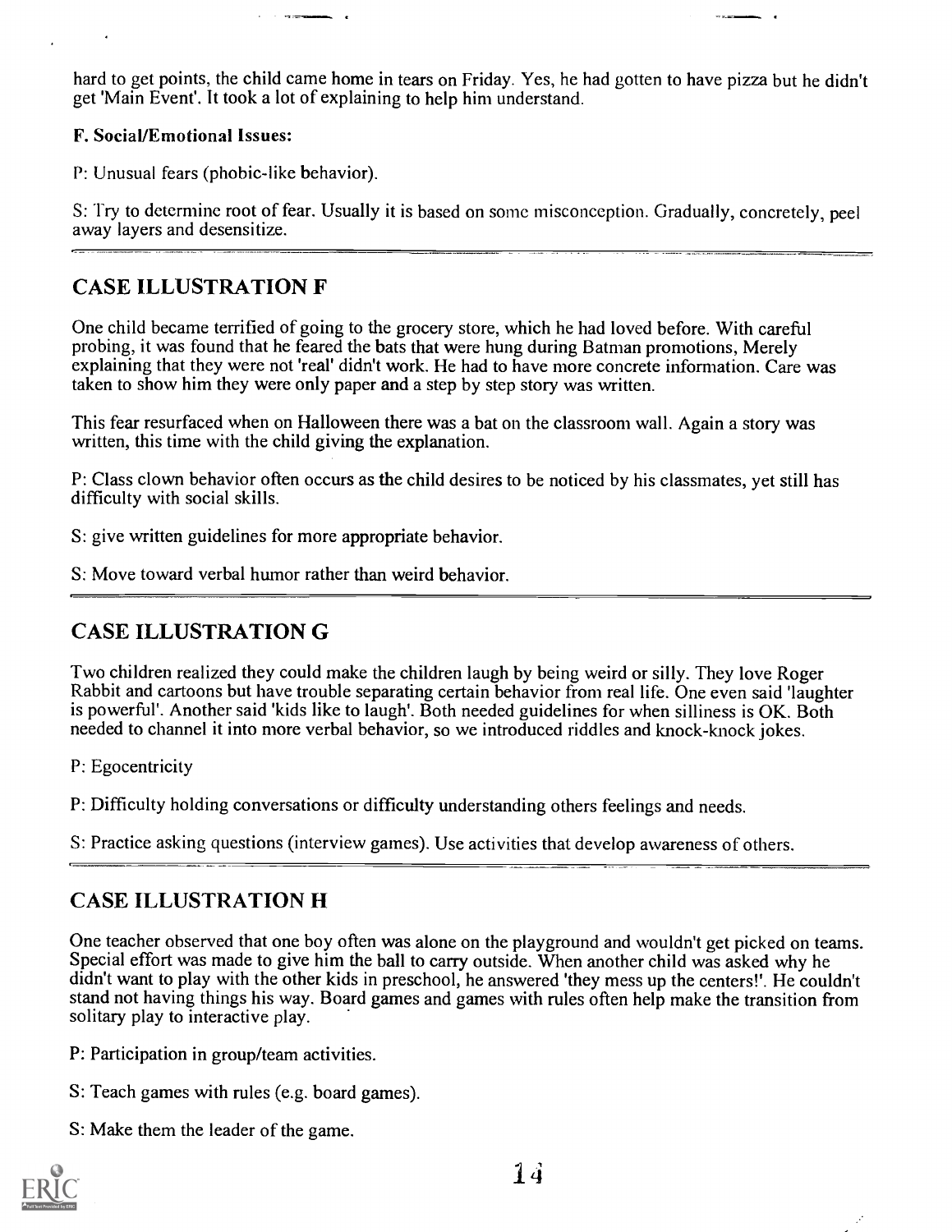S: Participate in scouts.

S: Coach on birthday party behavior. We often have parents buy the latest popular toy -- Ghostbusters, Teen-age Mutant Ningja Turtles, etc. They then can talk about what other children do. They need to be tuned in to 'Kid Culture'.

 $\bullet$  .

### CASE ILLUSTRATION I

One child learned all the dinosaur names. Since it was a hot topic, it allowed him to participate, Another learned karate-he loved learning the names of the moves. These are things that others can recognize as valuable and can form the basis of interaction.

P: Building self-esteem.

P: Developing a talent.

S: if a child has a special interest or talent, be sure to encourage it, and use it for participation.

- P: Sharing in show and tell.
- S: Help child with show and tell and practice it.
- P: Finding one friend.

S: Parents and teachers need to orchestrate friendships at first by providing peer tutoring, invitations to go to movies, etc.

#### Summary

In many ways, hyperlexic children are like other children with language learning disorders. They are luckier in that they have the reading skill to use as a resource. Certainly the existence of hyperlexia in children brings up questions as to the relationship between reading and language. It is particularly puzzling for parents and teachers who see a child who is 'smart' in one area, yet presents a constellation of social, behavioral and linguistic deficits.

We hope that our discussion on this topic will help you work with these and other children with language disorders.